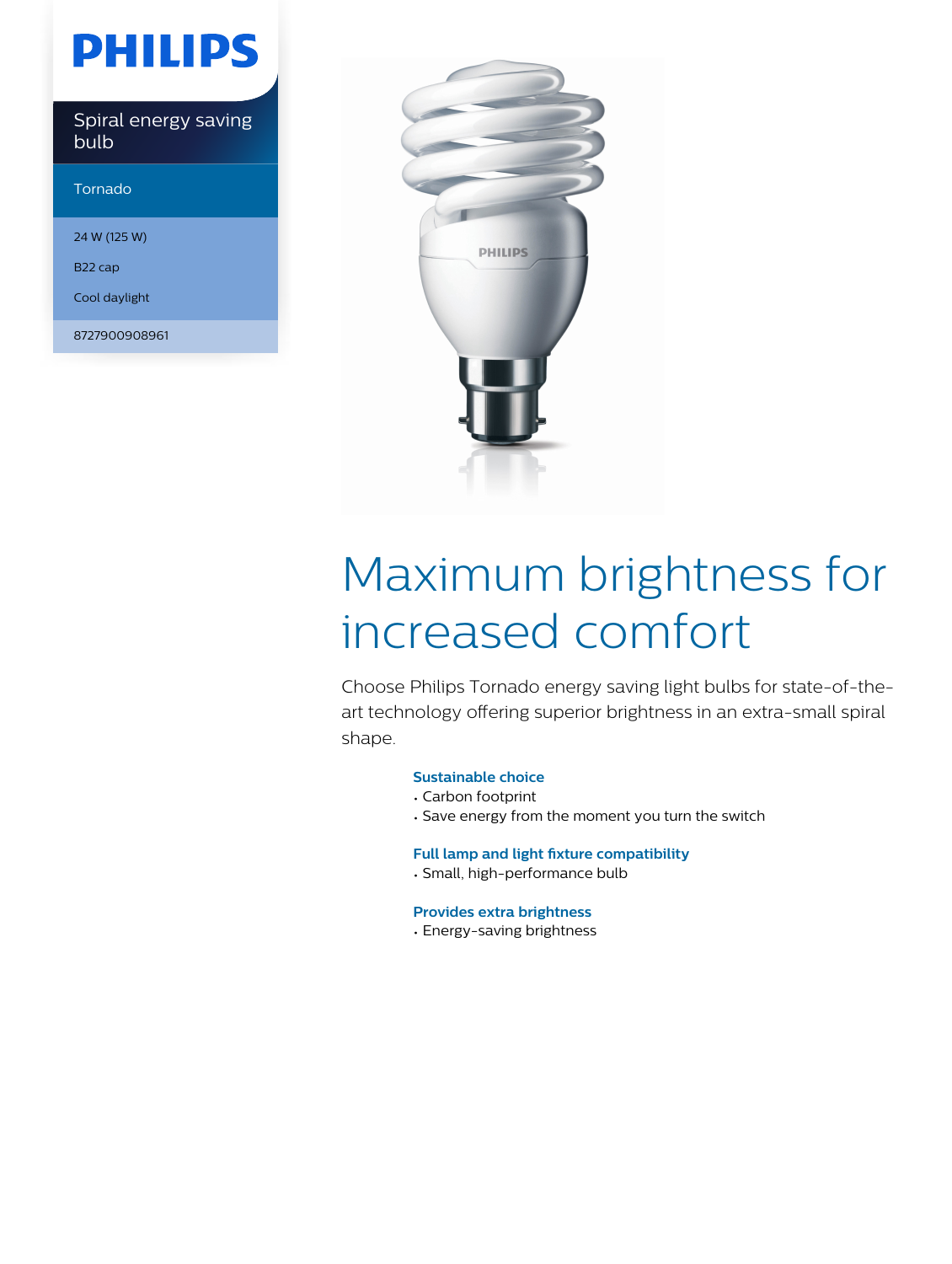### **Highlights**

#### **Carbon footprint**

Energy savers reduce the amount of energy in your home, which not only results in a lower energy bill, but also in less carbon (CO2) output by your energy supplier. Together we make this a better world to live in.

#### **Energy efficient**

All Philips energy savers save energy from the moment you turn the switch. During their lifetime they use fewer kW and thus also result in a lower energy bill. The level of energy saving differs per lamp type and technology.

#### **Compact size and high perform**

Our smallest energy saving lamps are just as small as a traditional light bulb. You can now save energy and money in all your lights and lamps, without compromising on light quality.

#### **Extra brightness**

Brighter usually means more power, and a brighter life comes at a price. Philips energy- saving lamps give you more light without requiring more power.

### **Specifications**

#### **Bulb characteristics**

- Shape: Spiral
- Dimmable: No
- Socket: B22

#### **Bulb dimensions**

- Height: 119 mm
- Width: 62 mm

#### **Durability**

- Average life (at 2.7 hrs/day): 8 year(s)
- Nominal lifetime: 8,000 hour(s)

#### **Light characteristics**

- Application: Comfortable light, Extra brightness
- Color rendering index (CRI): 80
- Color temperature: 6500 K
- Light Color Category: Cool Daylight
- Nominal luminous flux: 1450 lumen

#### **Power consumption**

- Voltage: 220-240 V
- Wattage: 24 W
- Wattage equivalent: 125 W

#### **Bulb characteristics**

- Shape: Spiral
- Application: Comfortable light, Extra brightness
- EAN/UPC product: 8727900908961
- Height: 119 mm
- Average life (at 2.7 hrs/day): 8 year(s)
- Net weight: 0.077 kg
- Gross weight: 0.105 kg
- Width: 62 mm
- Color rendering index (CRI): 80
- Height: 12.300 cm
- Socket: B22
- Color temperature: 6500 K
- Length: 6.500 cm
- Light Color Category: Cool Daylight
- Width: 6.500 cm
- Voltage: 220-240 V
- Nominal luminous flux: 1450 lumen
- Material number (12NC):
- 929689858601
- Wattage: 24 W
- Wattage equivalent: 125 W